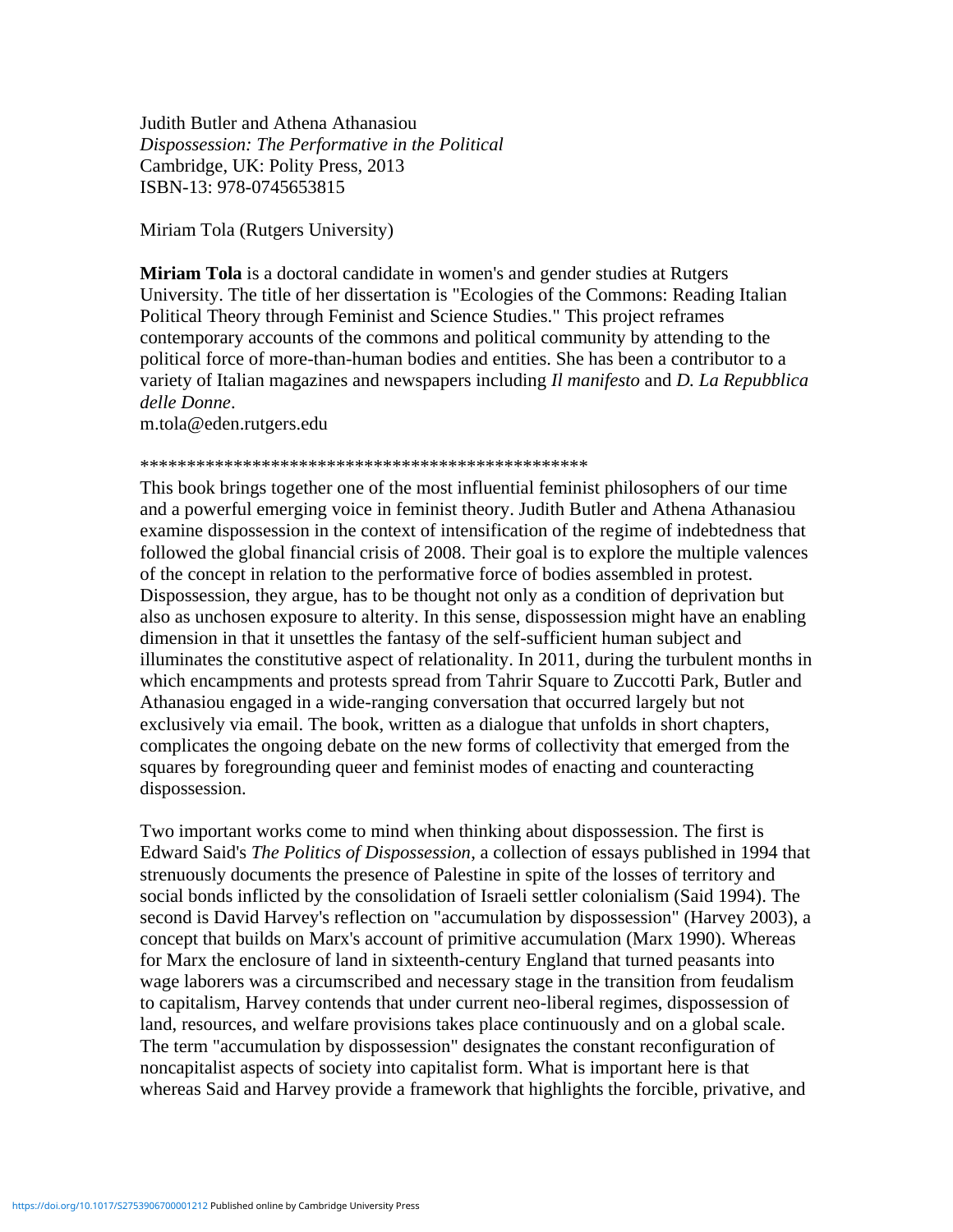material dimension of dispossession, Butler and Athanasiou are interested in exploring a supplemental but equally important nuance of the concept, what we might call the "psychic life" of dispossession. Ultimately, their goal is to weave the two aspects of dispossession together through a performative politics that allows for the emergence of forms of critical agency.

At the heart of the conversation, particularly in the first part of the book, is the ambiguity of dispossession, its double valence and troubling nature. On a first level, Butler and Athanasiou suggest that being dispossessed refers to the complex processes of disowning and abjection that produce the differential distribution of vulnerability and suffering among populations in the geopolitical landscape. In this sense, dispossession refers to the loss of land and community, legal status, and the rights connected to it. But it also refers to the privation of bodily self-determination and to the experience of norms of sex, gender, and kinship that determine whose bodies deserve a livable life. On a second level, dispossession designates the fundamental condition of interdependency and relationality that marks the formation of the human subject. As Butler and Athanasiou point out, one is always already dispossessed by the encounter with the other that signals the limits of the subject's self-sufficiency. People can be dispossessed by the norms of gender and sexuality but also by the forces of love and desire.

In a way, then, dispossession involves the undoing of the human (masculine) subject who can appropriate the world around him. This constitutive displacement of the self is what binds "us" together. From Butler and Athanasiou's perspective, naming dispossession as what propels us beyond ourselves might serve as a political resource in that it gestures toward the possibility of responsiveness and conjoined action. Some of the questions that arise throughout the book are: What makes responsiveness possible in a condition of dispossession? How does responsiveness become ethical-political engagement? How does it become a mode of responsibility that does not "appropriate" the dispossessed?

Among the tentative directions for answers, one seems specially intriguing: what is needed is an approach to dispossession that resists its privative aspect without seeking recourse to the logic of individual (re)appropriation of that which has been taken away. This question is particularly important for feminist politics in that it brings attention to the limits of the discourse of bodily ownership articulated by second-wave feminism through the slogan "my body is mine." Butler and Athanasiou make clear that the point of their critique is not doing away with feminist claims to bodily autonomy and selfdetermination but to account for the aporias that underwrite them. One of the challenges posed by this book is to reformulate claims of self-determination outside the logic of possessive individualism, the seventeenth-century conception in which the free individual is the proprietor of its own body and capacities. Unfortunately, Butler and Athanasiou do not spend too much time discussing these questions or engaging feminist debates on selfownership. This is a limit of the book: it moves a little too fast and attempts to cover too much ground. Particularly, it moves too fast from the exploration of dispossession to the terrain of performativity.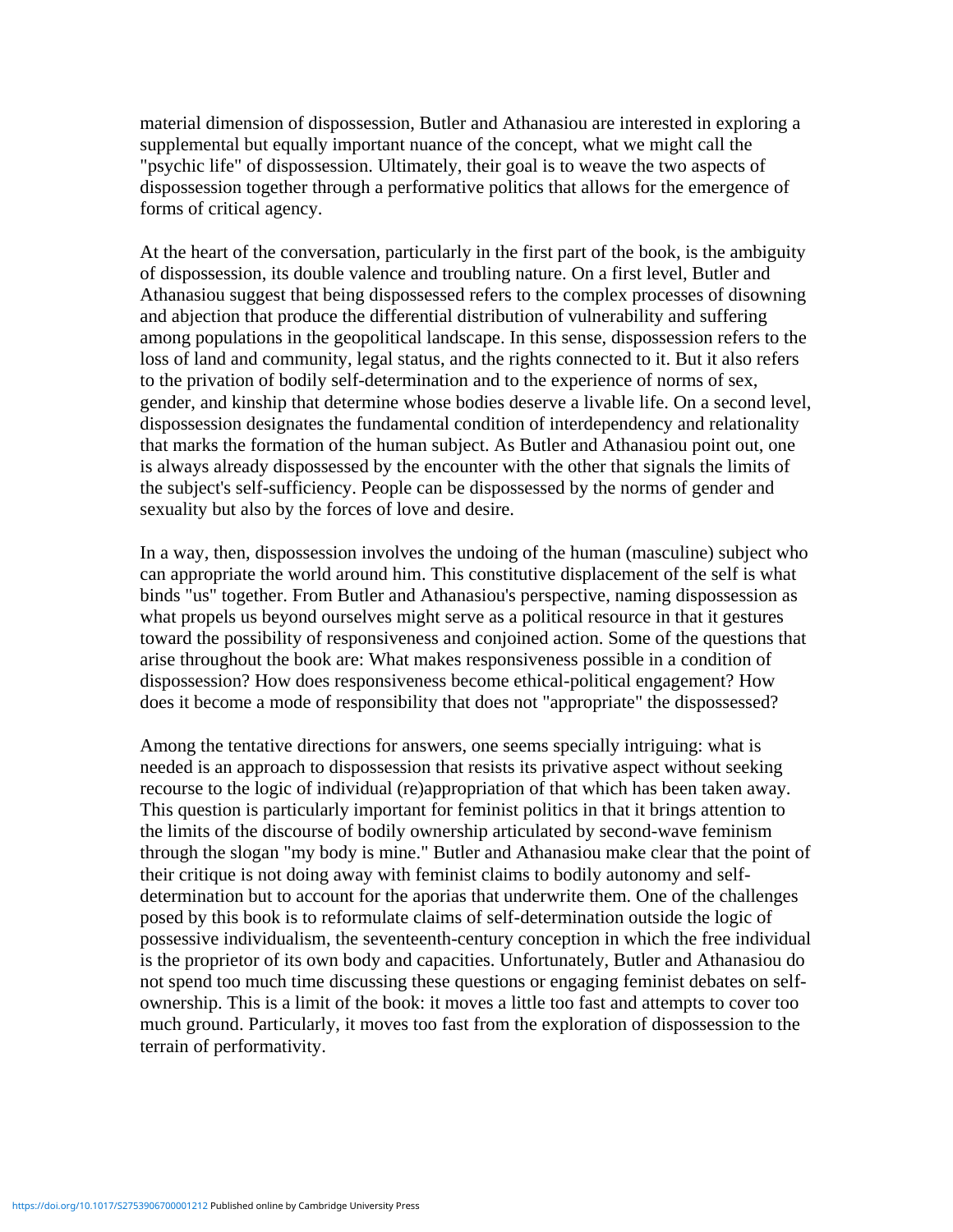As much of Butler's previous work has shown, performative politics simultaneously invokes and challenges the norms that produce and regulate racialized and gendered bodies. It takes place when those who do not count affirm their presence and right to exist. Importantly, Butler and Athanasiou's effort to think dispossession in relation to performativity was in part inspired by the uprisings that have been rocking the global political scene since the end of 2010. They make numerous references to recent political mobilizations, from the massive encampment in Tahrir, to the anti-austerity occupation of Syntagma Square, in central Athens, to Occupy Wall Street, and the struggles for public education in Europe. Although profoundly diverse in their claims, practices, and historical specificities, these movements share a number of features: the transformation of urban public spaces into encampments, the refusal of representation, and the articulation of forms of radical democracy. A number of political theorists, from Michael Hardt and Antonio Negri to Jodi Dean and Alain Badiou, have responded to the uprisings with interventions that often center around the themes of organization and demands (Badiou 2012; Dean 2012; Hardt and Negri 2012). Butler and Athanasiou suggest that recent demonstrations show how performativity operates as an enacted politics. Bodies that assemble in public might not articulate a precise set of demands and yet they perform the demand to end conditions of precarity and dispossession that make life unlivable. At the same time, they perform a form of life characterized by those relations of equality whose absence produces precarity. In other words, they draw attention to structural inequality and indicate possible alternatives to it. Performative politics always implies a demand of institutional recognition but it also affirms the possibility of modes of living that exceed the very terms of recognition established by regulatory powers.

Butler and Athanasiou's book is one the rare contributions to the ongoing debate on the new social movements that consistently draws on and directs attention to the role played by feminist and queer politics in shaping political modes of alliance that are invariably bodily and affective. They do so in a variety of ways. Crucially, they question the tendency on the Left to reassert the "primacy of the economic," and offer valuable insights about the forces of feminization and racialization that structure contemporary states of indebtedness and insecurity. Further, Butler and Athanasiou see square encampments as Arendtian "spaces of appearance" that emerge through the performance of deeds and words and make explicit the human condition of plurality. But, against Arendt, they claim that the blurring of the distinction between public and private, at the heart of feminist and queer politics, is one of the key features of the life in the encampments.

The authors offer several productive examples of how specific feminist and queer practices and concerns have affected the protests. For example, feminist and queer groups involved in the occupation of Syntagma Square pushed against references to the Greek *polis* on the ground that ancient democracy functioned through the exclusion of women and slaves. Thus, these groups warned against the risk of idealizing forms of communitarian belonging that invoke plurality but end up privileging sameness over difference. On this particular point, Athanasiou's voice emerges with distinctive force. In the course of the book she returns over and over again on the importance of rethinking modes of belonging to a community that do not eradicate but multiply differences.